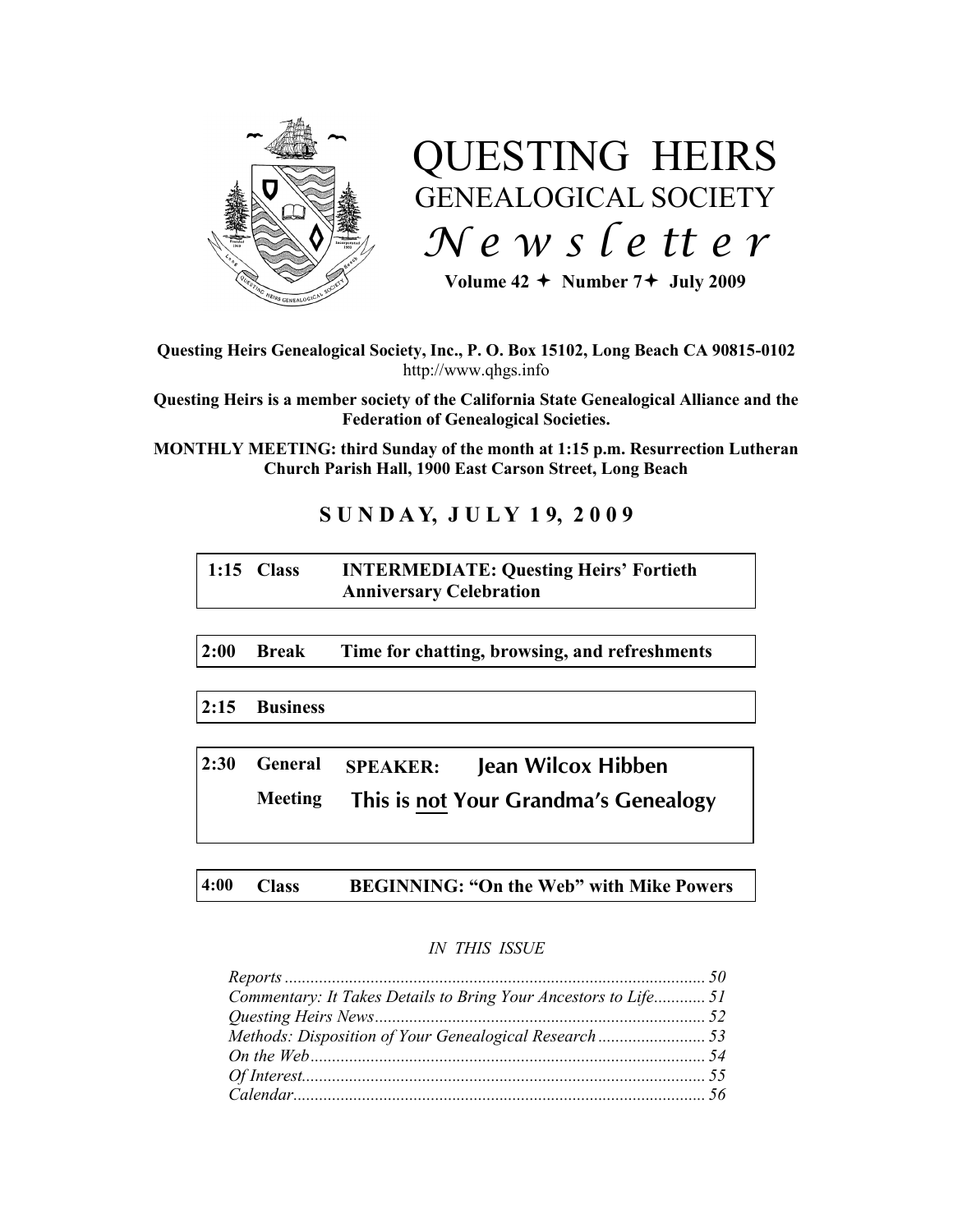#### **J U L Y M E E T I N G**

# **PROGRAM: This is not Your Grandma's Genealogy: Making the Move from Paper to Electronic Record Keeping**

The computer age can be intimidating to those who have been keeping their genealogical records on paper. This presentation gives some tips to those who have not yet been convinced that modern technology has a viable place in the field of family history. The topics cover the advantages and disadvantages of computer over paper but do not detail all the "hows" of operating a computer. Discussion includes the basic value and use of many forms of technology, including printers, scanners, PDAs, and more.

#### **SPEAKER:**

#### **JEAN WILCOX HIBBEN—PhD, MA, CG**

A Board Certified genealogist, Jean Wilcox Hibben has been involved in family research for over 30 years. She is a member of the National Genealogical Society, the Genealogical Speakers Guild, various societies in the areas where she does research, the Association of Professional Genealogists (serving as president of the Southern California Chapter), and the Corona Genealogical Society (where she serves as president). She is also the Membership and Meeting Coordinator for the Riverside Folk Song Society.

A native of the Chicago suburbs, Jean moved to Southern California in 1973 and obtained her bachelors and masters degrees in Speech Communication. After teaching for 13 years in the field, she left academia to pursue her passions of family history and folklore, and now holds a doctorate in the latter. As a national speaker in both areas, Jean is known for her entertaining, as well as informative, presentations. She is a monthly contributor to the on-line magazine, *GenWeekly*, and a frequent writer for other genealogy publications.

More about Jean, her presentations, CDs, projects, etc., can be found at her website: www.circlemending.org.

**R E F R E S H M E N T S Georgie (Peterson) LYONS (562) 432-4908**

Thanks to our June hosts: Tricia BURES Robert COLLINS Linda IVERS George & Polly JOHNSON Our July hosts will be: Laurie ANGEL Charlotte LLEWELLYN Penny NUGENT Jeannie SUKOW Cheryl TARDIF

# **M E M B E R S H I P R E P O R T Terry HAMILTON (562) 596-9382**

| <b>JUNE MEETING ATTENDANCE</b> |      |  |  |  |  |
|--------------------------------|------|--|--|--|--|
| Guests: 4                      |      |  |  |  |  |
| <b>NEW MEMBERS</b>             |      |  |  |  |  |
| Newsletter                     | 9/09 |  |  |  |  |
| Individual                     | 9/09 |  |  |  |  |
| <b>RENEWAL</b>                 |      |  |  |  |  |
| Individual                     | 9/09 |  |  |  |  |
|                                |      |  |  |  |  |

# **F I N A N C I A L R E P O R T David WERTS (562) 431-7790**

| May Income                      | \$264.79    |
|---------------------------------|-------------|
| May Expenses                    | \$372.44    |
| <b>Operating Budget Balance</b> | \$2,798.93  |
| Priscilla Nielsen Gift:         | \$5,000.00  |
| Betty Marr Gift, balance        | \$25,979.63 |

*Copyright © 2009, Questing Heirs Genealogical Society, Inc.*

*Permission to reprint original items from this publication is granted, provided that the reprint is used for non-commercial, educational purposes, and that the following notice appears at the end of the article: Previously published in Questing Heirs Genealogical Society Newsletter, Vol. 42, No. 7, July 2009.*

*This newsletter is published monthly as a benefit for members of Questing Heirs; it is not meant to be sold. Those who are unable to attend our meetings but wish to subscribe to the newsletter may purchase a newsletter-only membership for \$12.00 a year. To join, please use the membership application on the outer cover of this newsletter.*

**E**

**O**

**R**

**T**

**S**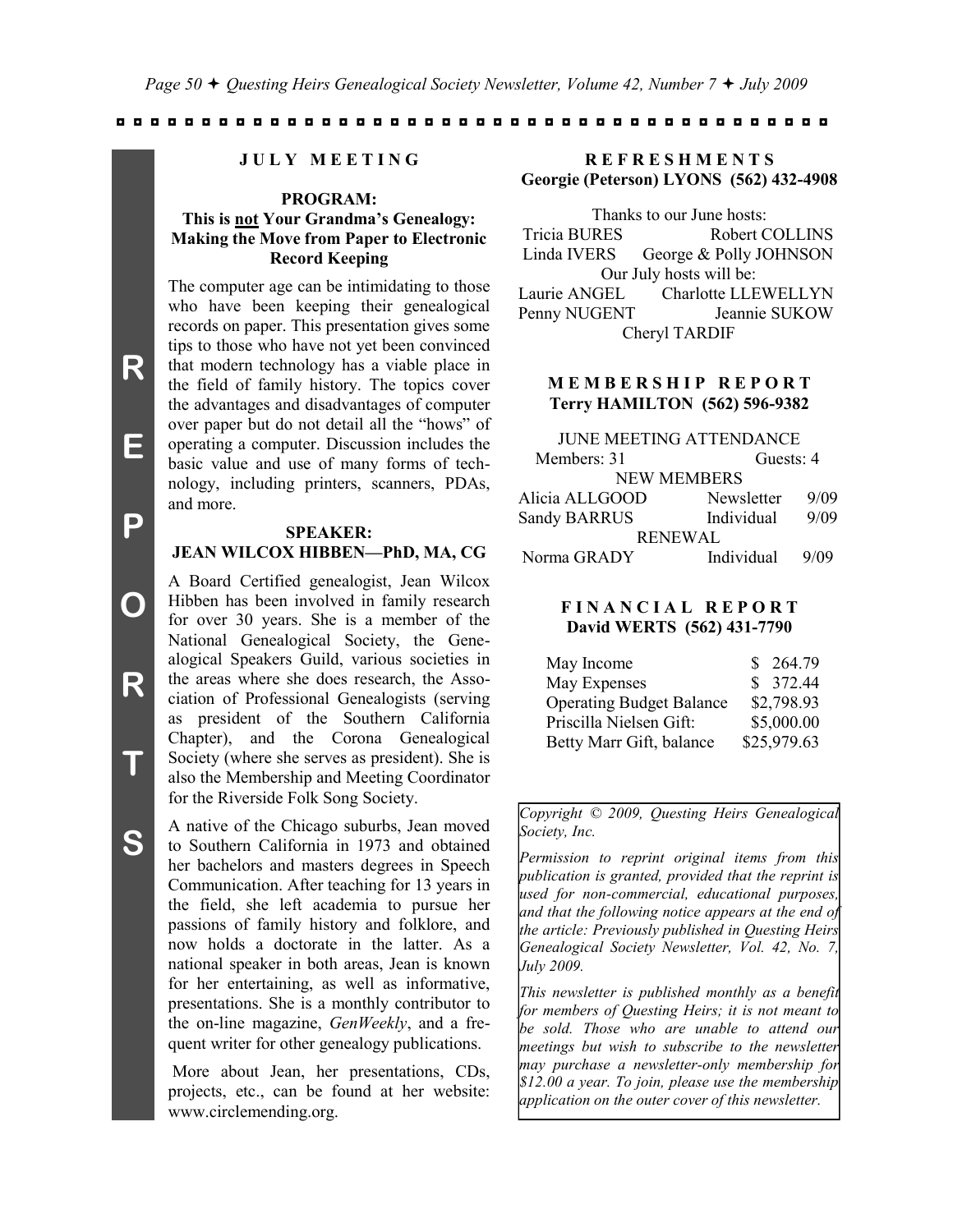**IT TAKES DETAILS TO BRING YOUR ANCESTORS TO LIFE by Sharon Tate Moody, CG**

People new to genealogy often are surprised to learn they can't "do their family history" on the Internet in a weekend. In fact, those of us who have been working on our families for 30 or 40 years know it might take more than one lifetime to get it all done.

**C**

**O**

**N**

**T**

**A**

**R**

**Y**

The main reason it takes so long is that the records we need to prove activities and relationships were never created or have been destroyed.

**M** The government didn't always require birth and death certificates. Doctors and midwives delivered children in the mother's home without creating any legal record of the event.

**M E** When a family member died, often the women washed the body and laid it out on a table for neighbors to pay their respects. Then they buried the deceased on the family farm, perhaps with a piece of wood to mark the spot. No death certificate and a rotted grave marker equal no records.

> Marriage records were created with regularity, but most researchers aren't surprised when they can't find one for an ancestor. Even when documents were created, they disappeared in courthouse fires or were tossed when the clerk ran out of room for new ones.

Despite the obstacles, most of us manage to piece together the born, married, died and begats of our ancestors.

There's a real reason, though, that I'll probably never get all my ancestors tracked down. I get sidetracked by the ancestors themselves and become obsessed with learning about what life was like for them.

I'm not satisfied to learn the Civil War battles where each of my ancestors fought. I get bogged down in the details: What was the weather like? What did they do between battles? What did they eat? The questions never stop and the genealogical research halts while I explore social and cultural atmospheres, geography, and countless other fascinating aspects of my ancestors' lives.

I found a newspaper article written in 1900. The paper's editor interviewed who he identified as the heads of the first five families to settle in the area more than a half-century earlier. Among them was my ancestor.

If you take the romantic view, you might see him as a leading citizen, riding around town in a fine carriage and going home to a fancy house.

I went to read diaries, newspapers, history books, court records: anything that might give me insight into the everyday life of my 1840s north Georgia ancestor.

I learned the fancy house probably was a oneroom log cabin with a dirt floor and no windows.

Residents of great-great-Grandpa's little community took an entire day to walk to town and another to walk home. They ate what they killed or grew from the rocky ground.

Even if I could find all the relevant official records digitized on the Internet, would that be enough? No! Conducting genealogical research isn't just getting the dates and places and full names for vital events; it's about the quest and the thrill of "the find."

I want to walk the fields my ancestors plowed (assuming they haven't been paved). I want to spend time sitting under a tree at the end of a battlefield where my ancestor fought and perhaps died. I want to spent time at the cemetery, taking a moment to appreciate the lives of those who put loved ones in the ground there.

I swear I am not a romantic about this. Learning about reality is much more powerful and moving. So take my advice, don't get wrapped up in how many names you collect for your database. Take the time to make some real discoveries: the awe and appreciation for lives that led to you.

*The author is a correspondent for the* Tampa Bay [FL] Tribune*, and this article appeared in* Tampa Bay Online *(www.tbo.com) on 24 May 2009.*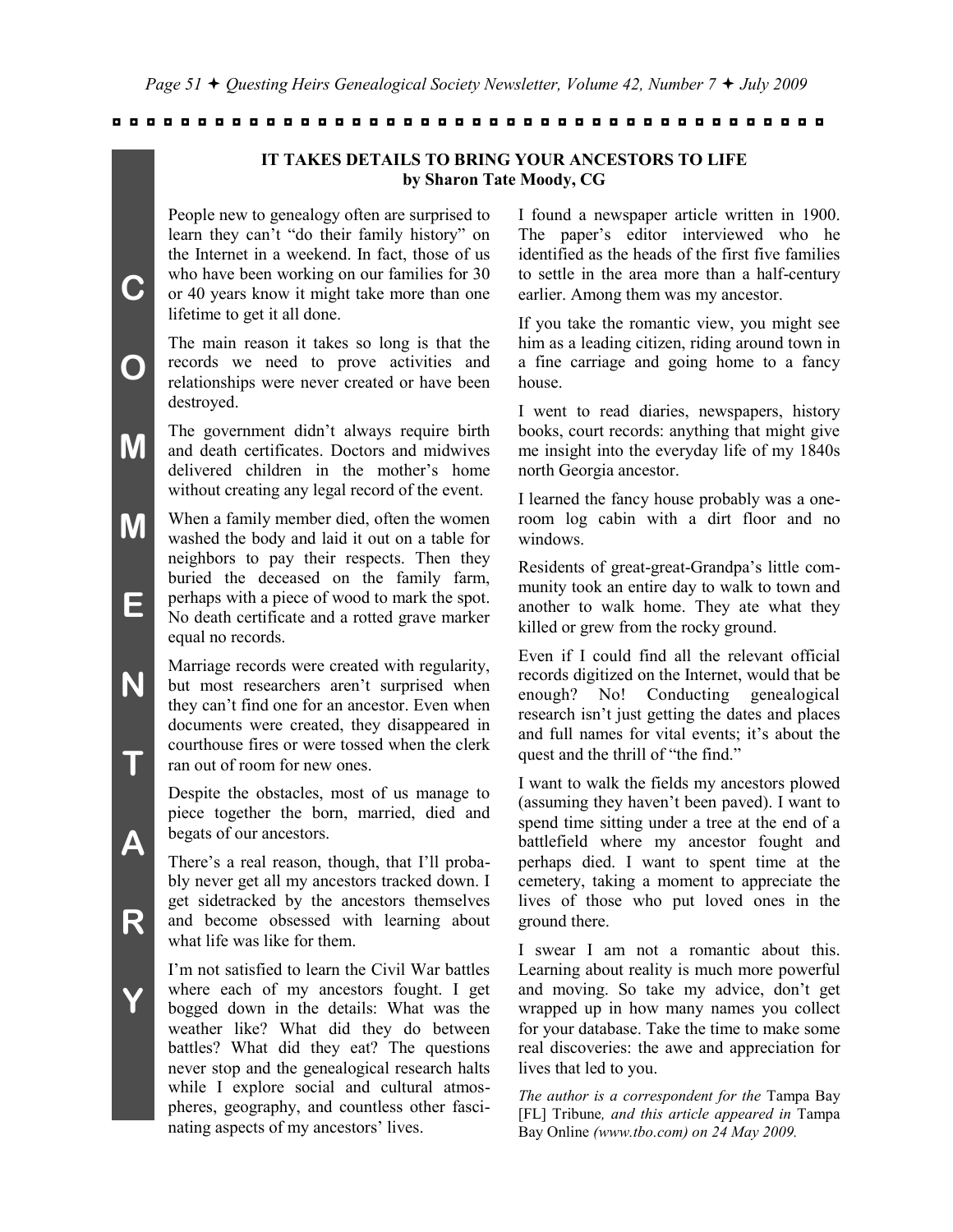# **PRESIDENT'S MESSAGE**

Can you believe that 40 years ago a small group of people gathered to share their Southern States research? And now here is Questing Heirs in 2009! We are planning a special celebration at the July meeting, and you are cordially invited to join us! We have a special program planned and a couple of surprises.

As announced at our June meeting, we have some new officers. Suzanne Boyles is taking over as 1st Vice President and Terry Hamilton as 2nd Vice President. Penny Nugent has volunteered to Chair the Publicity and Public Relations Committee, and we're looking for another volunteer to help her with that job. One position remains VACANT: Library Liaison. We really need someone to coordinate between our society and the Long Beach Public Library. Please contact me if you think you could help out in this position.

Saturday, June 27, I taught a beginners class at Ruth Bach Library. We had a nice group of people who were interested in looking up their family trees, and we hope to see some of them at our next meeting!

The next day Questing Heirs exhibited at the Restoration Fair held at Burbank School. Suzanne Boyles and her teacher-daughter made up a great poster. We had a door prize drawing for some beginner genealogy books, and we gave away genealogy magazines. Mike Powers and John McCoy designed bookmarks to hand out. (You'll see them at our July meeting.) The people who entered the drawing will also be receiving a few complimentary copies of our newsletter.

We heard, "I didn't know that Long Beach had a genealogy society." So I think we should participate in more local exhibits like that one to get the word out! A big Thank You to Penny Nugent, Terry Hamilton, Jeanette Jones, Linda Artuso, Laurie Angel, and Suzanne Boyles for sitting at our table and talking to people. It turned out to be a delightful day!

# **NEWSLETTERS SANS STAPLES**

You may be wondering why there is no staple in your newsletter this month. Post Office personnel have informed us of new rules whereby our newsletter cannot be run through their equipment with a staple in the corner. So, we are using seals on each open edge instead.

# **WEB MEETING NOTICE**

When our May meeting had to be cancelled unexpectedly, we were not able to reach quite all members via telephone or e-mail. To provide another means of communication, in the future our webmaster, Mike Powers, will put a notice on the Questing Heirs website in case such a situation should arise again. Check on the "News" link at the left side of the main page or "Meetings" and then "Upcoming Meetings" for late-breaking announcements about future meetings.

# k.

# **CALIFORNIA MARRIAGE RECORDS**

Assembly Bill 130 will be heard in the Senate Appropriations Committee very soon. It was introduced by Kevin Jeffries (Republican) of the Temecula area. The bill was presented at the request of the Recorders Association of California. They want to be able to handle marriage records the way they do birth and death records. That means that the County Recorder can black out the mother's maiden name if he chooses. The Recorder also has the option of sending out an informational copy only.

As we know, the unfounded fear of ID theft is a worry to legislatures on the state and national levels. Yet, research shows that ID theft is caused by data hackers or items stolen by a friend or acquaintance!

Please notify the Senate Appropriations Committee and your State Representatives of your feelings about access to these public records. Remind them that these records help us to find family and determine if an inherited disease is running through family lines.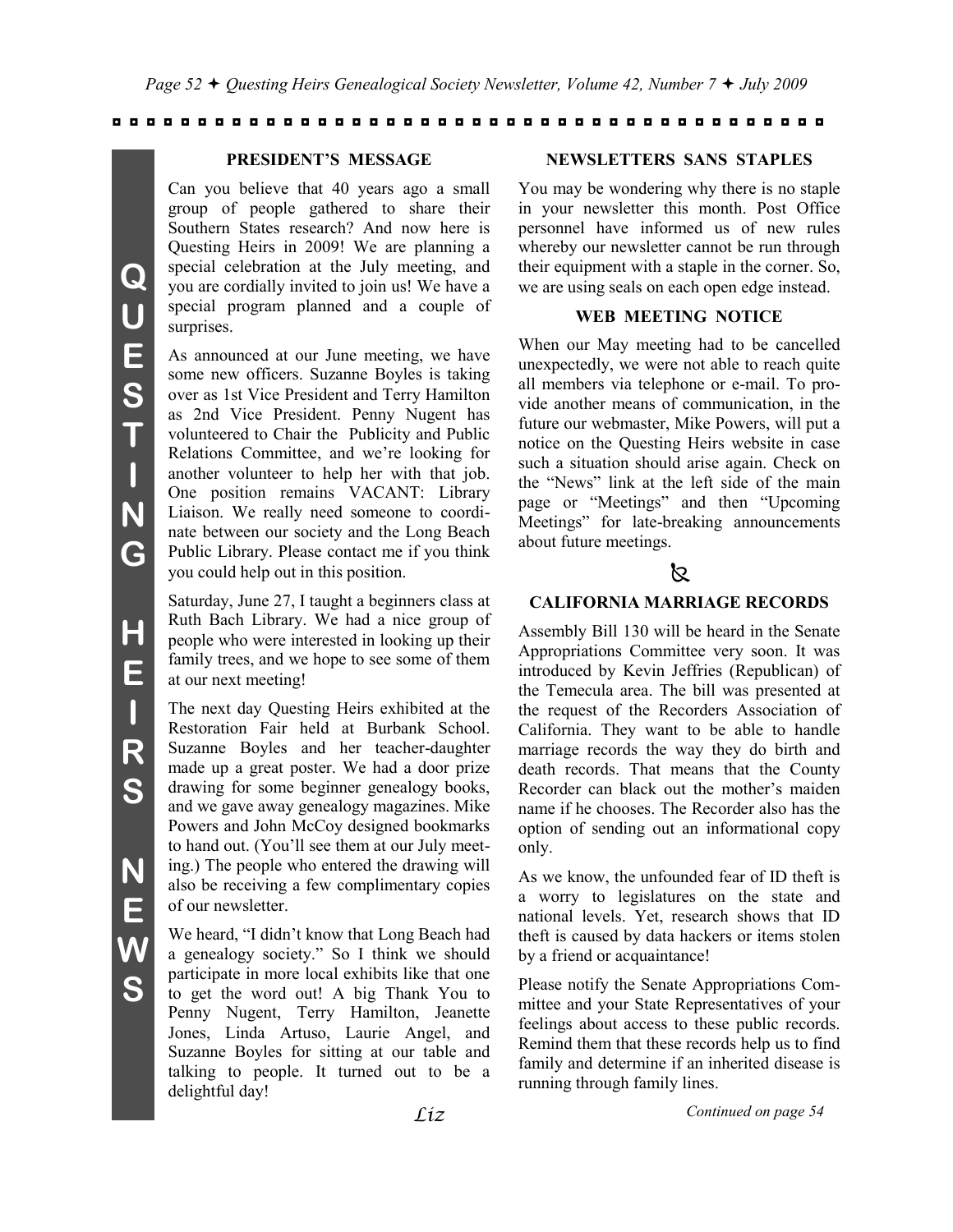### **DISPOSITION OF YOUR GENEALOGICAL RESEARCH**

In the Intermediate Class session at our June meeting, Jeanette Jones emphasized the need for all of us to organize and start writing up our research findings. Even an interested family member would probably find it a daunting task to make sense of all the information we've discovered over the years.

It's best if we do it ourselves, and we can't wait until we're "finished." We may never feel we are finished with our research; and, anyway, the job gets bigger the longer we put it off. Just start with one family or line that particularly interests you and set aside a period of time each week to write about them. Starting is the hardest part. Once you get rolling, the job will be easier.



During the class session the question arose as to what to do with your research after you have written it. Below are some suggestions

- The ideal, perhaps, would be to pass it on to someone in your family who is interested in its history—and may even continue your work. You can specify in your will the person or persons you would like to have receive your records. (See an example at www://rootsweb.ancestry.com/ ~alwalker/Codicil.htm.)
- If no one in your family is interested in your work, other institutions welcome donations. They will require that it be organized and at least in typescript form. Contact the institution first to learn about its policies and what you need to do to submit your records. Here are some possibilities.
	- **One—Inquire at a library or genealogical/historical society in the area where your ancestors** lived. Many are glad to add information about previous residents to their collections.
	- **Two**—Submit it to the Genealogical Society of Utah. Genealogical Society of Utah Phone: 1-801-538-2978 Purchase Acquisitions—Gifts E-mail: purchaseacquisitions (a) 50 E. North Temple Street, Room 599 gensocietyofutah.org Salt Lake City, UT 84150-3400

**M**

**E**

**T**

**H**

**O**

**D**

**S**

Go to www.familysearch.org. - Click "Gifts & Donations" on the left panel. - Then click on "Donations to the Family History Library" for more information.

- **Three**—Submit it to the Allen County Public Library. Allen County Public Library Phone: 1-260-421-1200 Genealogy Center E-mail: genealogy acpl. info 900 Library Plaza Website: www.acpl.lib.in.us/genealogy Fort Wayne, IN 46802
- **Four**—Submit it to the Library of Congress. Library of Congress Phone: 1-202-707-9486 Elena Zahirpour, US/Anglo Division E-mail: gifts@loc.gov 101 Independence Ave., SE Website: www.loc.gov Washington, DC 20540-4275

Donations may be sent by FedEx or UPS. The Library strongly encourages the use of acid-free paper and allowing wide margins if the work requires binding.



*The Editor*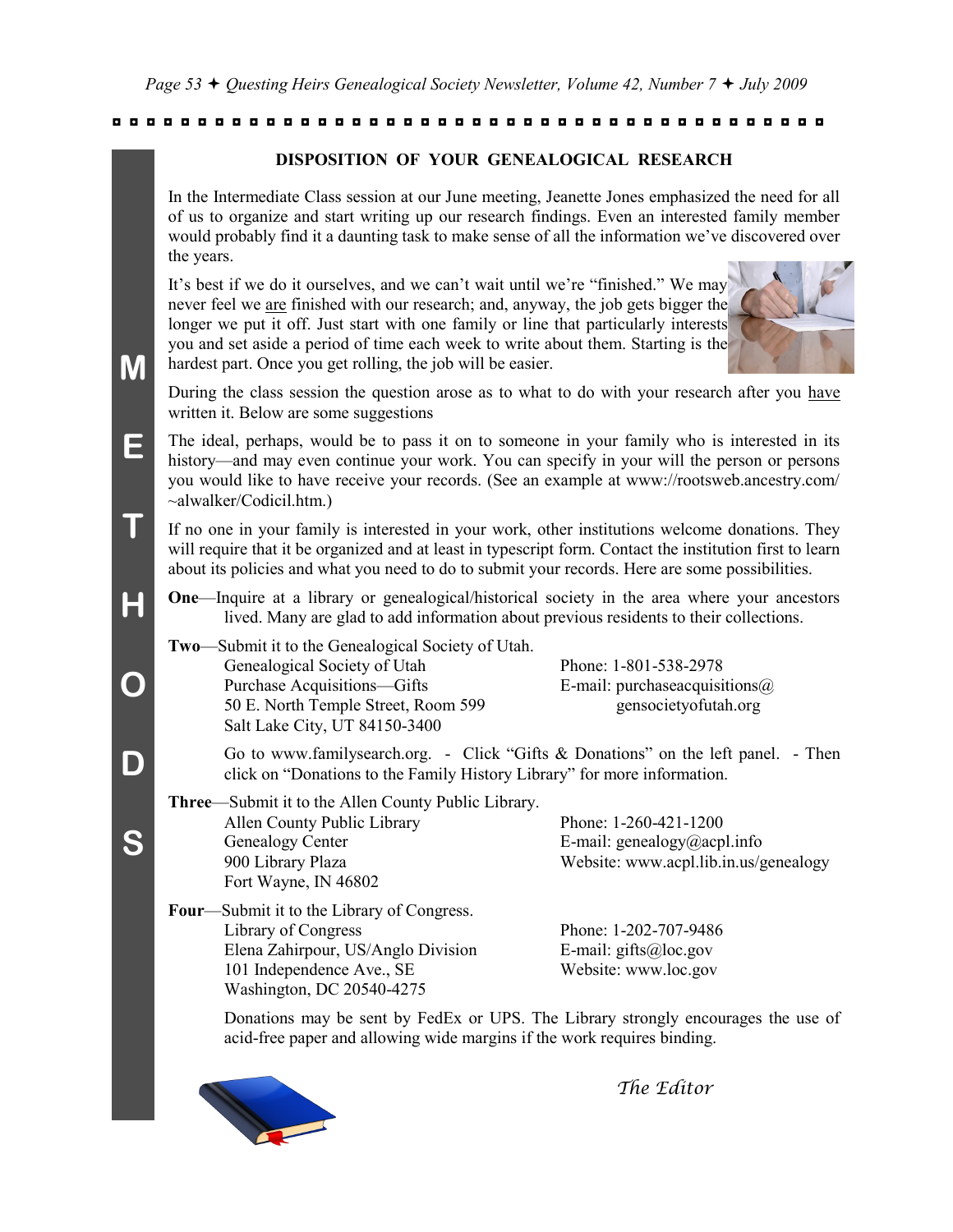#### **The Media Corner** by Penny Nugent

Were any of your ancestors employed by the United States Government? If they were, the two web sites profiled below may solve some of your genealogical puzzles.

Be sure to check out the web site at

**O**

**N**

**T**

**H**

**E**

**W**

**E**

**B**



www.usps.com if one or more of your ancestors worked for the United States Postal Service (called the United States Postal Department pre-1972). This site isn't

simply zip codes, stamps and mailing information. Click on "About USPS & News" (it's the last choice on the white bar near the top of the home page). When this page opens, go to the "Who We Are" section at the bottom of the page and look at the selections listed under "History & Fun Facts." If your ancestor was a postmaster or postmistress, click on "Postmaster Finder." He/she may be listed on that link along with the location(s) where and the years in which they served in that position (this is an on-going project and not all postmasters/postmistresses are listed yet). Click on "Postal History," and when that page opens click on "Research Sources." This page will offer you links to many interesting web sites to go to for information. Click on "Photo Galleries" and you will be able to view old, historic photos. All of the other selections under "Postal History" are interesting to explore as well, and many of the articles are available in PDF format; so give the USPS web site a look—who knows what you'll find?!

Another source of helpful information about ancestors who worked for the Federal Government is www.archives.gov/st-louis/ the National Personnel Records Center's web address. NPRC is a branch of the National Archives and Records Administration, and it maintains personnel records from the midnineteenth century to the present for federal employees whose service ended after c1910. When you go to the home page, click on the

"Civilian Personnel Records" option in the middle of the page above the picture of the NPRC facility. When that page opens, click on the "Request Access to Records" selection in the left-hand sidebar under "Civilian Personnel Records—For The Public." When the Request Access page opens, click on the "Official Personnel Folders (OPF)" option at the top of the list and you will get detailed instructions on how to apply for information from your relative's folder. Personnel folders may reveal a birth date,

employment date, salary earned, and location of employment, giving you information about what your relative did and where he/she lived while working for the government.



[NOTE: On June 12 the NPRC opened more than 6 million individual personnel files of former civilian employees from the mid-1800s through 1951. *Editor*]

# k.

#### *Continued from page 52*

Go to www.senate.ca.gov and click on Committees. Go to Standing Committee for Appropriations. There you will see information on the members of the committee and staff. Call or write these committee members and let them know how important changing this rule is to genealogists worldwide!

Go to www.legislature.ca.gov to find your local representative. When this bill goes to the Senate and Assembly Floors, we will need to jump in and let them know how important access to these records is to us!

We have been advised by Jan Meisels Allen, of the International Association of Jewish Genealogical Societies and Chairperson of the Public Records Assess and Monitoring Committee, to "write to the governor as...the way this bill is moving it won't take long for it to pass both houses on the floor. Urge the governor to veto the bill..." (http://gov.ca.gov/ interact#contact).

# *Liz Myers*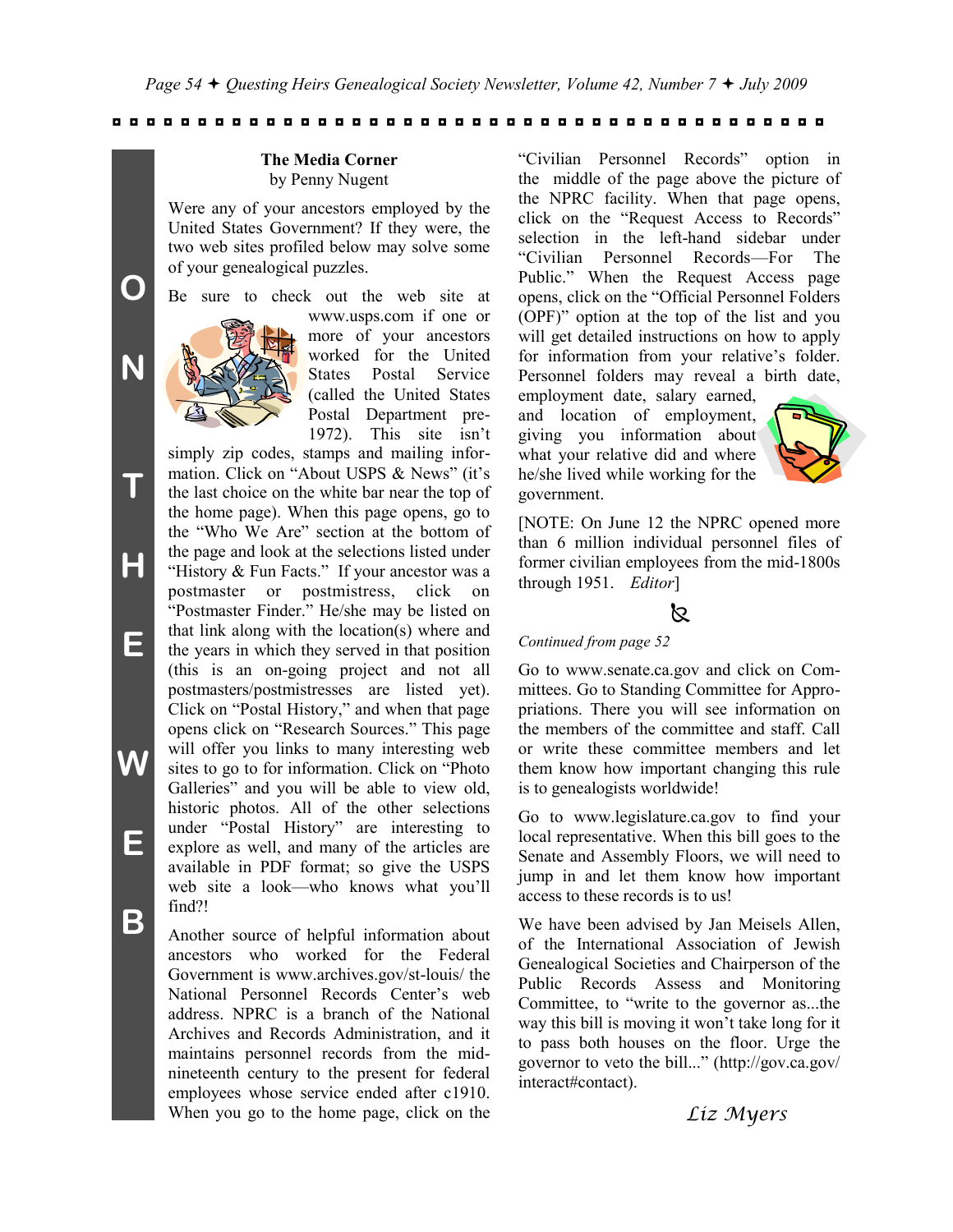#### **NARA TO CLOSE LAGUNA NIGUEL**

From a NARA Staff Bulletin dated May 2009:

Adrienne C. Thomas, Acting Archivist of the United States, stated "We are moving out of the massive Chet Holifield Federal office building, which formerly housed both the FRC (Federal Records Center] and the Archives, as well as many other Federal agencies. The Holifield building cannot be renovated to meet standards. In addition, visitorship and usage is low and does not justify the very high rent. Therefore, the archives will rejoin the FRC at its new facility in Riverside, which is about 50 miles from Laguna Niguel. The move is expected to be complete by spring 2010."

*The above announcement was reprinted in Dick Eastman's blog on 7 June 2009 at http://blog.eogn. com. Copyright © 2009 by Richard W. Eastman.*

# **SORENSON MOLECULAR GENEALOGY FOUNDATION**

#### <http://www.smgf.org>

Information at the "Why Participate" tab on the Sorenson website indicates that the project has reached its original collection goal of 100,000 participants and has now transitioned into the next phase, which consists of targeting specific populations and lineages which are under-represented in the current data, continuing the analysis of samples already collected, and developing applications for genetic genealogy research.

To focus efforts on these objectives, SMGF is no longer collecting new samples through its website but rather through affiliate organizations.

If you have donated samples to SMGF in the past, "be aware that it may take an extended period of time for your data to be posted in the SMGF online databases...Please be assured that we are completing the DNA testing as quickly as our funding and research priorities allow."

"You can purchase your personal SMGF DNA test results...at \$49.50 through **www.genetree. com**."

#### **THE LIFE-SAVING SECRETS IN YOUR FAMILY TREE** by Anna Wilde Mathews

"Heredity plays a strong role in many health problems, ranging from Alzheimer's disease to macular degeneration and immune-system disorders like Crohn's disease. Though scientists have discovered genetic markers tied to many illnesses—and tests have been developed to determine which patients have such markers—these currently account for only a small portion of the risk for some diseases. That's the case with maladies such as stroke, most types of epilepsy and schizophrenia.

"Many doctors say that keeping track of your family history can be a better way to gauge your risks than getting genetic tests. Family records might turn up correlations that tests can't yet fully explain…

"In putting together a family health history, it's helpful to gather information about at least three generations. Seek out older relatives, possibly at family gatherings. You should be asking about health problems, including conditions that may not seem serious such as benign colon polyps, and cause of death. Diagnostic information such as the date of onset or the type of cancer can be important…

"Several Web sites can help people put together a family history. The Office of the Surgeon General recently relaunched its online family history tool, available at

familyhistory.hhs.gov...

For more background on creating your history, also check sites from the Genetic Alliance at geneticalliance.org/familyhealthhistory and the CDC at cdc/gov/genomics/fhix.htm.

"Patients should bring a printout of a family history to a primary-care checkup and discuss with their doctor questions that seem important...It can also be useful to talk about family health history with a genetic counselor."

*Extracts from an article that appeared in* The Wall Street Journal *on 11 Jun 2009, p. D1. Copyright 2009 Dow Jones & Co., Inc. All Rights Reserved.*